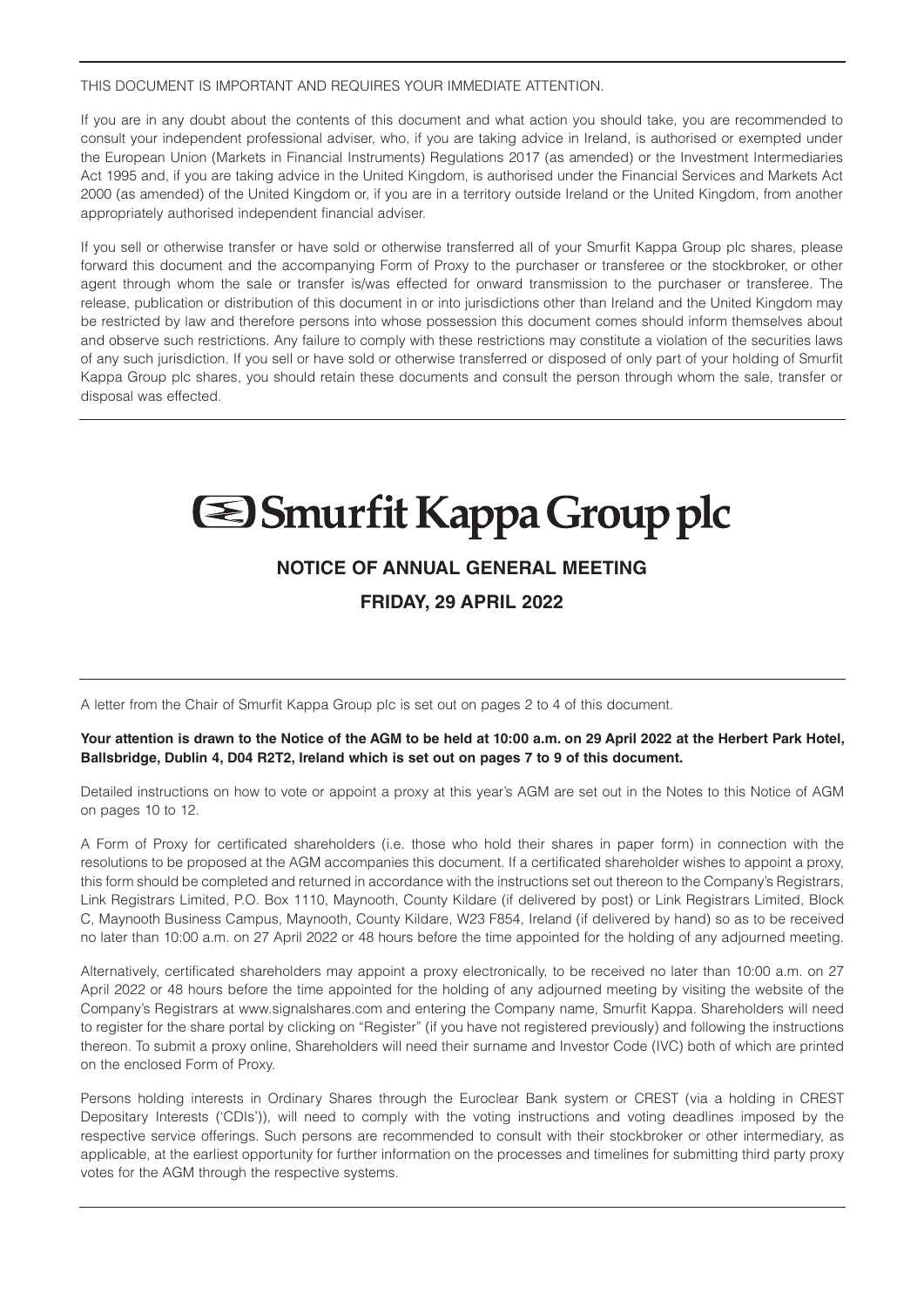**Smurfit Kappa** Group Beech Hill, Clonskeagh, Dublin 4, D04 N2R2, Ireland. Tel: +353 (0)1 202 7000, Fax: +353 (0)1 269 4481 corporateinfo@smurfitkappa.com www.smurfitkappa.com

# **S**Smurfit Kappa

28 March 2022

Dear Shareholder,

The purpose of this letter is to convene this year's Annual General Meeting ("**AGM**") of Smurfit Kappa Group plc (the "**Company**") which will be held at the Herbert Park Hotel, Ballsbridge, Dublin 4, D04 R2T2, Ireland on Friday, 29 April 2022 at 10:00 a.m.

I enclose the Notice of the AGM together with a Form of Proxy and a copy of the Company's 2021 Annual Report (the "**Annual Report**"). The following briefly explains the business to be transacted at the AGM.

**Resolution 1** deals with reviewing the Company's affairs and considering the financial statements for the year ended 31 December 2021 together with the reports of the directors and statutory auditor thereon.

**Resolution 2** deals with receiving and considering the Directors' Remuneration Report as set out on pages 92 to 109 of the Annual Report. The Company is required by the EU (Shareholders' Rights) Regulations 2020 to put this resolution to Shareholders, although this is an 'advisory' resolution and is not binding on the Company. The resolution is being put to Shareholders in accordance with the Company's commitment to best corporate governance practice.

**Resolution 3** proposes the approval and payment of a final dividend on the Ordinary Shares in the capital of the Company ("**Ordinary Shares**") in issue in respect of the year ended 31 December 2021. The Board has recommended the payment of a final dividend of EUR 96.1 cent per share to the holders of Ordinary Shares on the register of members at close of business on 8 April 2022 and to be paid on 6 May 2022.

**Resolution 4** proposes the re-election of Directors. As recommended by the UK Corporate Governance Code, all of the Directors will retire from office and seek re-election at the AGM.

A formal evaluation of the performance of each of these Directors has been conducted and I am confident that each Director being proposed for re-election continues to perform effectively and to make a valuable contribution to the role. I am satisfied that each Director has demonstrated commitment to his/her role and ensures he/she devotes sufficient time to it, including by attendance at Board and Committee meetings. I believe that the varied and extensive experience, in addition to the geographic, gender and ethnic diversity of the Board, will continue to be invaluable to the Company and that each Director has, and will continue, to contribute significantly to the Company's long-term sustainable success.

With regard to my re-election, during 2021, the Board, led by the Senior Independent Director and Chair of the Nomination Committee, Gonzalo Restrepo, completed a detailed review to consider my tenure as Chair. Following careful consideration, the Board concluded that it was in the best interests of the Group and of all stakeholders to extend my tenure and that I too be re-elected. A clear explanation outlining the Board's rationale for the extension of my tenure has been set out in the Annual Report on pages 84 to 85.

The re-election of each Director will be considered separately. The biographical details of, and further relevant details relating to, each of the Directors seeking re-election are set out in the Appendix to this letter and on pages 78 to 81 and pages 83 to 85 of the Annual Report respectively.

**Resolution 5** relates to the authority of the Directors to determine the remuneration of the statutory auditor. The Audit Committee participates in the negotiation of the audit fee arrangements to ensure that there is appropriate balance between the scope of work and the cost of assurance. Details of the audit fees are set out in Note 5 on page 146 of the Annual Report.

#### **PAPER | PACKAGING | SOLUTIONS**

**Smurfit Kappa Group public limited company. Registered in Ireland No. 433527. Registered office: Beech Hill, Clonskeagh, Dublin 4, D04 N2R2. Directors:** I Finan *Chair*, APJ Smurfit *Chief Executive Officer*, K Bowles *Chief Financial Officer*, GPF Beurskens *(Netherlands)*, JJ Moloney, G Restrepo *Senior Independent Director (Colombia),* J Lawrence *(USA)*, JB Rasmussen *(Denmark)*, C Fairweather *(UK)*, A Anderson, MdeL Melgar *(Mexico)*, K Hietala *(Finland)*. **Secretary:** G Carson-Callan.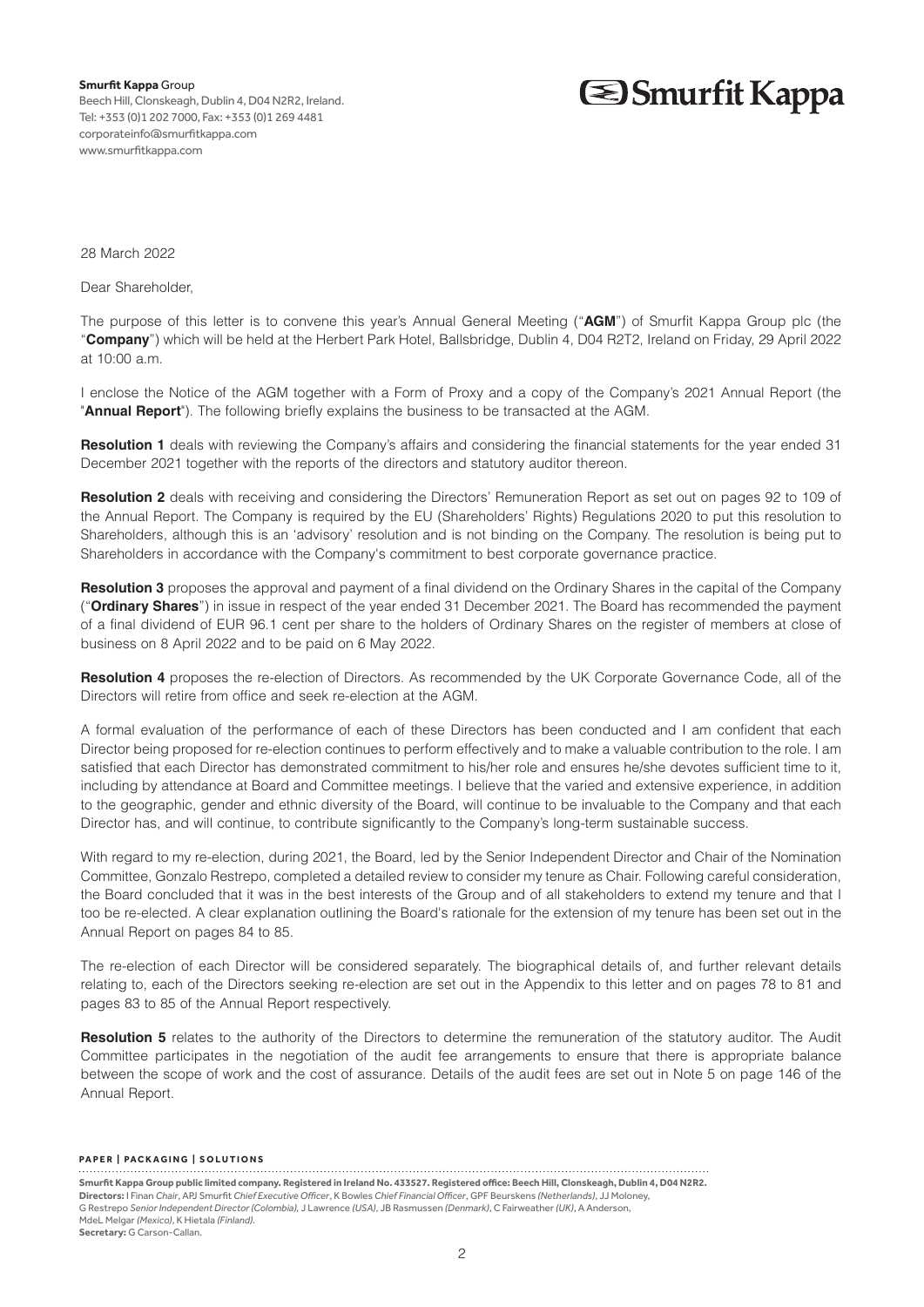**Resolution 6** seeks to renew the Directors' authority to allot and issue shares in the Company up to an aggregate nominal value of €86,737 representing 33.33% of the total issued ordinary share capital of the Company (excluding treasury shares) on 22 March 2022 (the latest practicable date prior to the publication of this letter). No treasury shares are held by the Company. The Directors have no current intention of exercising this authority outside the ordinary course of business. The Directors will exercise this authority only if they consider it to be in the best interests of Shareholders generally at the relevant time. The authority will remain in place until the earlier of the 2023 AGM or 28 July 2023, unless previously renewed, revoked or varied.

**Resolution 7** seeks to renew the disapplication of statutory pre-emption rights. This Resolution grants the Directors the authority to allot shares for cash without being required first to offer such shares to existing Shareholders pro-rata. The authority will remain in place until the earlier of the 2023 AGM or 28 July 2023, unless previously renewed, revoked or varied. The authority is limited to issuances up to an aggregate nominal value of  $€13.010$ , which represents 5% of the total issued ordinary share capital of the Company on 22 March 2022 (the latest practicable date prior to the publication of this letter).

**Resolution 8** seeks to grant the Directors an additional authority to allot shares on a non-pre-emptive basis. This Resolution grants the Directors the authority to allot additional shares for cash up to a further 5% of the total issued ordinary share capital of the Company on 22 March 2022 (the latest practicable date prior to the publication of this letter) without being required first to offer such shares to existing Shareholders pro-rata but only in connection with an acquisition or a specified capital investment which is announced contemporaneously with the issue, or which has taken place in the preceding six month period and is disclosed in the announcement of the issue. The authority under this Resolution is limited to issuances up to a nominal value of €13,010, which represents 5% of the total issued ordinary share capital of the Company on 22 March 2022 (the latest practicable date prior to the publication of this letter). The authority will remain in place until the earlier of the 2023 AGM or 28 July 2023, unless previously renewed, revoked or varied.

The Company does not currently hold any treasury shares. However, if any treasury shares were to be reissued by the Company under the authority which is proposed in Resolution 9, such treasury shares will count towards the authorities granted pursuant to Resolutions 7 and 8.

The Directors confirm that in respect of Resolutions 7 and 8, they intend to follow the Statement of Principles issued by the Pre-Emption Group (an advisory body representing listed companies, investors and intermediaries to which the Financial Reporting Council acts as secretariat) by ensuring that allotments of shares for cash and the reissuance of treasury shares on a non-pre-emptive basis, other than for employees' share schemes or in connection with an acquisition or specified capital investment, will not exceed 7.5% of the issued ordinary share capital of the Company within a rolling three-year period without prior consultation with Shareholders.

**Resolution 9** seeks to renew the Directors' authority to allow the Company, or any subsidiary thereof, to purchase any of the Company's shares and to set the price at which treasury shares may be re-issued. No more than 10% of the issued share capital of the Company may be acquired under this authority, being approximately 26,021,000 Ordinary Shares as at 22 March 2022 (the latest practicable date prior to the publication of this letter). The minimum price which may be paid for each share is the nominal value thereof and the maximum price will be the higher of: (i) the nominal value, (ii) 105% of the average of the Relevant Price (as defined in Article 9.4.4 of the Articles of Association of the Company) of the shares of the same class in respect of each of the five business days prior to the date of purchase by the Company, and (iii) (if there shall be any) 105% of the average of the middle market prices for shares of the same class, as derived from the London Stock Exchange Daily Official List in respect of each of the five business days prior to the date of purchase by the Company.

The authority will remain in place until the earlier of the 2023 AGM or 28 July 2023, unless previously renewed, revoked or varied. The Directors have no present intention of exercising this authority however it will provide flexibility in the evaluation of alternative uses of capital and the Directors will only use the authority if they consider it to be in the best interests of the Company and its Shareholders generally. The Company has made no decision as to whether any shares purchased under this authority will be cancelled or held in treasury.

As at 22 March 2022 (the latest practicable date prior to the publication of this letter), the maximum number of Ordinary Shares issuable, in certain circumstances, pursuant to the vesting of share awards under the Smurfit Kappa Group 2018 Performance Share Plan amounts to 2,838,522, which represents 1.09% of the issued ordinary share capital of the Company on 22 March 2022 (the latest practicable date prior to the publication of this letter). This percentage would increase to 1.21% if the full authority to buy shares is used.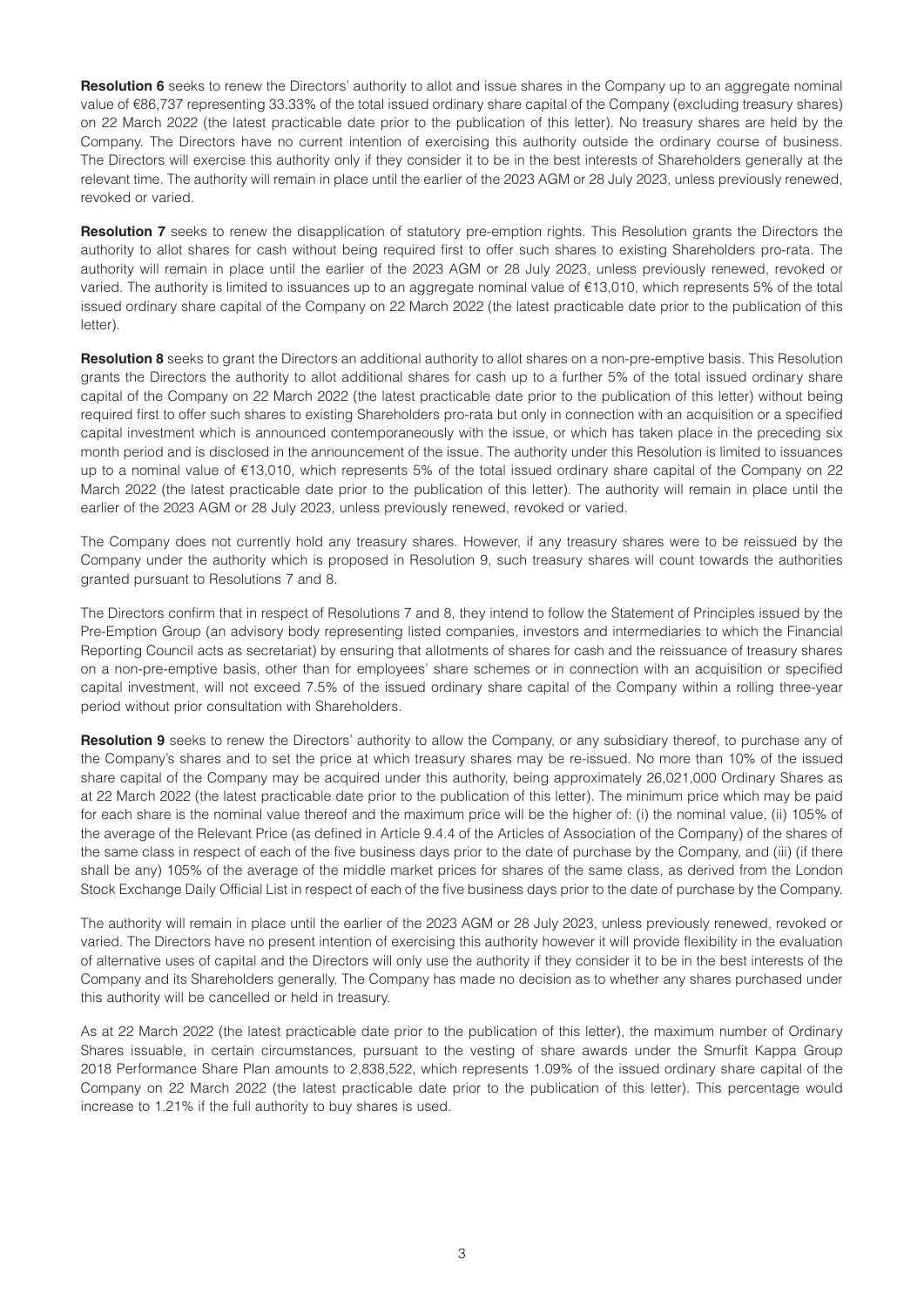**Resolution 10** relates to the convening of an extraordinary general meeting on 14 days' notice where the purpose of the meeting is to consider an ordinary resolution. If this Resolution is passed, it will maintain the existing authority in the Articles of Association of the Company which shall expire at the conclusion of the 2023 AGM unless previously renewed, varied or revoked by the Company in general meeting. As a matter of policy, the 14 days' notice will only be utilised where the Directors believe that it is merited by the business of the meeting and the circumstances surrounding the business.

#### **Recommendation**

The Directors believe that the proposals summarised in this letter are in the best interests of the Company and its Shareholders as a whole and recommend that you vote in favour of the Resolutions as they are set out in the Notice of AGM, as the Directors intend to do themselves in respect of their own Ordinary Shares.

Yours faithfully,

 $\sqrt{\frac{2}{1-\alpha^2}}$ 

Irial Finan *Chair*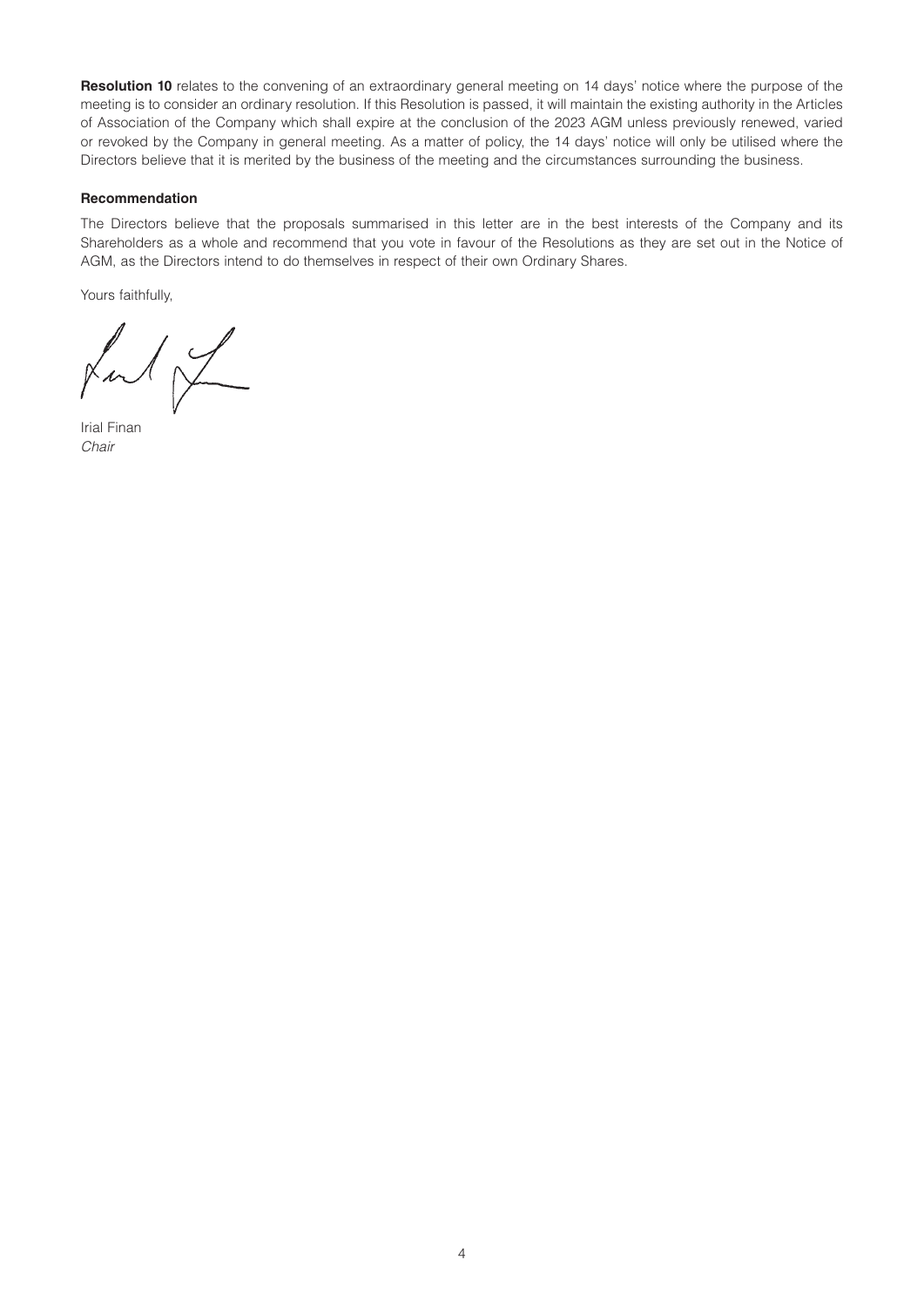### **APPENDIX**

#### **Biographies of directors standing for re-election**

#### **Irial Finan – Non-executive Director and Chair**

Irial Finan joined the Board in February 2012. He was appointed Chair in May 2019. He was Executive Vice President of The Coca-Cola Company and President of the Bottling Investments Group from 2004 until he stepped down from the role in December 2017 and retired in March 2018. Prior to this, Irial served as Chief Executive Officer of Coca-Cola Hellenic Bottling Company SA. He joined the Coca-Cola System in 1981. He also serves on the Boards of Coca-Cola European Partners plc, Coca-Cola Bottlers Japan Holdings Inc. and Fortune Brands Home & Security, Inc.

#### **Anthony Smurfit – Group Chief Executive Officer**

Anthony Smurfit has served as a Director of the Group since 1989. He worked in various parts of the Smurfit Kappa Group both in Europe and the United States since he joined the Group. He was appointed Group Chief Executive Officer in September 2015, prior to which he was the Group Chief Operations Officer from November 2002. He was also Chief Executive of Smurfit Europe from October 1999 to 2002. Prior to this role, he was Deputy Chief Executive of Smurfit Europe and previously Chief Executive Officer of Smurfit France. He is a Board member of CEPI (Confederation of European Paper Industries), and is also a member of the European Round Table of Industrialists.

#### **Ken Bowles – Group Chief Financial Officer**

Ken Bowles was appointed as a Director in December 2016. He joined the Group in 1994 and has occupied a number of finance roles in various parts of the Group. Ken was appointed Group Chief Financial Officer in April 2016, prior to which he was the Group Financial Controller from 2010. He was the Group's Head of Tax from 2007 to 2010 prior to which he was appointed as the Group's first Head of Compliance in 2004. Ken is an associate member of the Institute of Chartered Management Accountants and holds a first class MBA from the UCD Graduate School of Business.

#### **Anne Anderson – Non-executive Director**

Anne Anderson joined the Board in January 2019. She is an experienced international diplomat who most recently served as the Ambassador of Ireland to the United States from 2013 to 2017. Anne joined the Department of Foreign Affairs in 1972 and was appointed Assistant Secretary General in 1991 serving in this post until 1995. She was then appointed Ireland's Permanent Representative to the United Nations in Geneva after which she became Permanent Representative of Ireland to the European Union in 2001. Following this, Anne was appointed Ambassador of Ireland to France in 2005, where she served until 2009. In 2009 she became Permanent Representative of Ireland to the United Nations in New York. Anne chairs the Advisory Group for the Peacebuilding Fund at the United Nations. She is also a Board member of the Druid Theatre Galway.

#### **Frits Beurskens – Non-executive Director**

Frits Beurskens has served as a Director of the Group since December 2005. He joined the Kappa Group in 1990 and held various Managing Director positions until his appointment as its President and CEO in 1996, which he held until the merger with Smurfit. He is a former Chair of both the Confederation of European Paper Industries and the International Corrugated Cases Association and a former member of the Board of Sappi Limited. In December 2007, Frits was knighted and appointed by the Dutch Queen as Officer in the Order of Oranje Nassau.

#### **Carol Fairweather – Non-executive Director**

Carol Fairweather joined the Board in January 2018. Carol was Chief Financial Officer and an executive Director of Burberry Group plc from July 2013 to January 2017. Carol joined Burberry in June 2006 and prior to her appointment as CFO, she held the position of Senior Vice President, Group Finance. Prior to joining Burberry, Carol was Director of Finance at News International Limited from 1997 to 2005 and UK Regional Controller at Shandwick plc from 1991 to 1997. Carol currently serves as a non-executive Director of Segro plc. Carol is a Fellow of the Institute of Chartered Accountants.

#### **Kaisa Hietala – Non-executive Director**

Kaisa Hietala joined the Board in October 2020. She spent over twenty years at Neste Corporation where she was a key architect in the strategic transformation of the company to become the world's largest producer of renewable diesel and renewable jet fuel. She served as Executive Vice President, Renewable Products at Neste Corporation and as a member of the Neste Executive Board from 2014 to 2019. Prior to this, she held a number of senior positions including VP, Renewable Fuels at Neste Oil Corporation. Kaisa was previously a non-executive Director of Kemira Oyj and is currently a nonemployee Director of Exxon Mobil Corporation.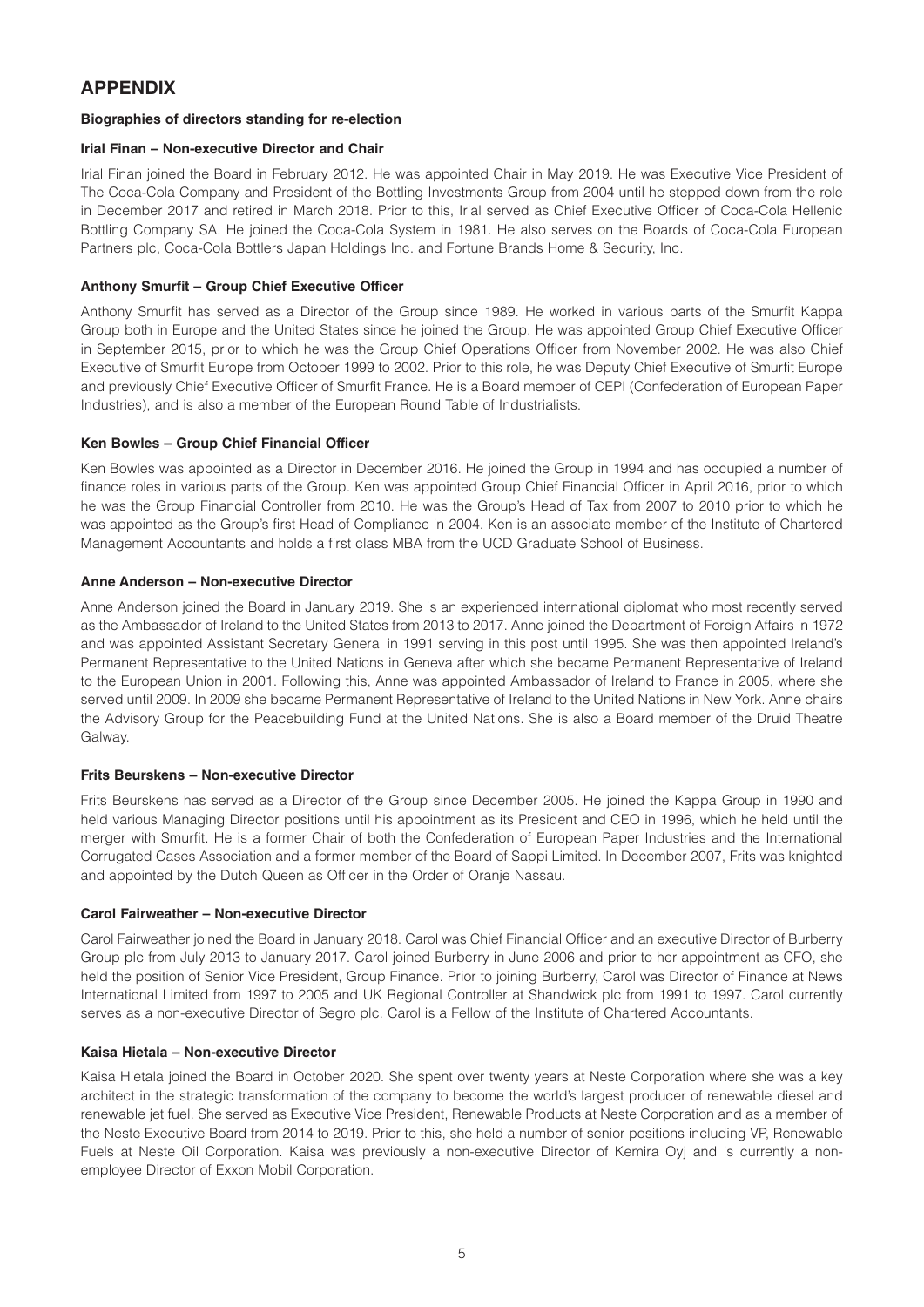#### **James Lawrence – Non-executive Director**

James Lawrence joined the Board in October 2015. He is currently Chair of Lake Harriet Capital, LLC, an investment and advisory firm. He served as Chair of Rothschild North America from 2012 to 2015 and previously served as Chief Executive Officer of Rothschild North America from 2010 to 2012. Prior to this, James served as Chief Financial Officer and an executive Director of Unilever plc. James joined Unilever from General Mills where he was Vice-Chair and Chief Financial Officer. He previously held senior positions with Northwest Airlines and Pepsico Inc. He is also a non-executive Director of Avnet, Inc. and Aercap Holdings N.V.

#### **Lourdes Melgar – Non-executive Director**

Lourdes Melgar joined the Board in January 2020. She is a consultant and scholar, recognised for her expertise in the areas of energy, sustainability and public policy. During her career, she held a variety of positions in Mexico's foreign service and in the Ministry of Energy. During the design and implementation of Mexico's energy reform, Lourdes served as Vice-Minister for Electricity from 2012 to 2014 and also held the position of Vice-Minister for Hydrocarbons, a position she held until 2016. Lourdes is currently a Research Affiliate at the Centre for Collective Intelligence at MIT and a non-resident Fellow at the Center for Energy Studies at the Baker Institute. She currently serves on the Board of Grupo Financiero Santander Mexico.

#### **John Moloney – Non-executive Director**

John Moloney joined the Board in December 2013. He is the former Group Managing Director of Glanbia plc, a global performance nutrition and ingredients company. He served as Group Managing Director of Glanbia plc from 2001 until he retired from this position in November 2013. He joined Glanbia plc in 1987 and held a number of senior management positions before he was appointed Deputy Group Managing Director in 2000. He currently serves on the board of Shorla Pharma.

#### **Jørgen Buhl Rasmussen – Non-executive Director**

Jørgen Buhl Rasmussen joined the Board in March 2017. He is the former Chief Executive Officer of Carlsberg A/S. He served as the Chief Executive Officer of Carlsberg A/S from 2007 until he retired from this position in 2015 having joined the company in 2006. He previously held senior positions in several global FMCG companies, including Gillette Group, Duracell, Mars and Unilever over the previous 28 years. He is Chair of Novozymes A/S, Chair of Uhrenholt A/S and Chair of the Executive Advisory Board in Blazar Capital.

#### **Gonzalo Restrepo – Non-executive Director**

Gonzalo Restrepo joined the Board in June 2015. He is the former Chief Executive Officer of Almacenes Exito SA, a leading retail company in Latin America and a subsidiary of the French company, Casino Group. He served as the Chief Executive Officer of Almacenes Exito from 1990 until he retired from this position in 2013. He is a non-executive Director of Cardif Colombia Seguros Generales SA, and a member of the Entrepreneurs Council of Proantioquia in Colombia.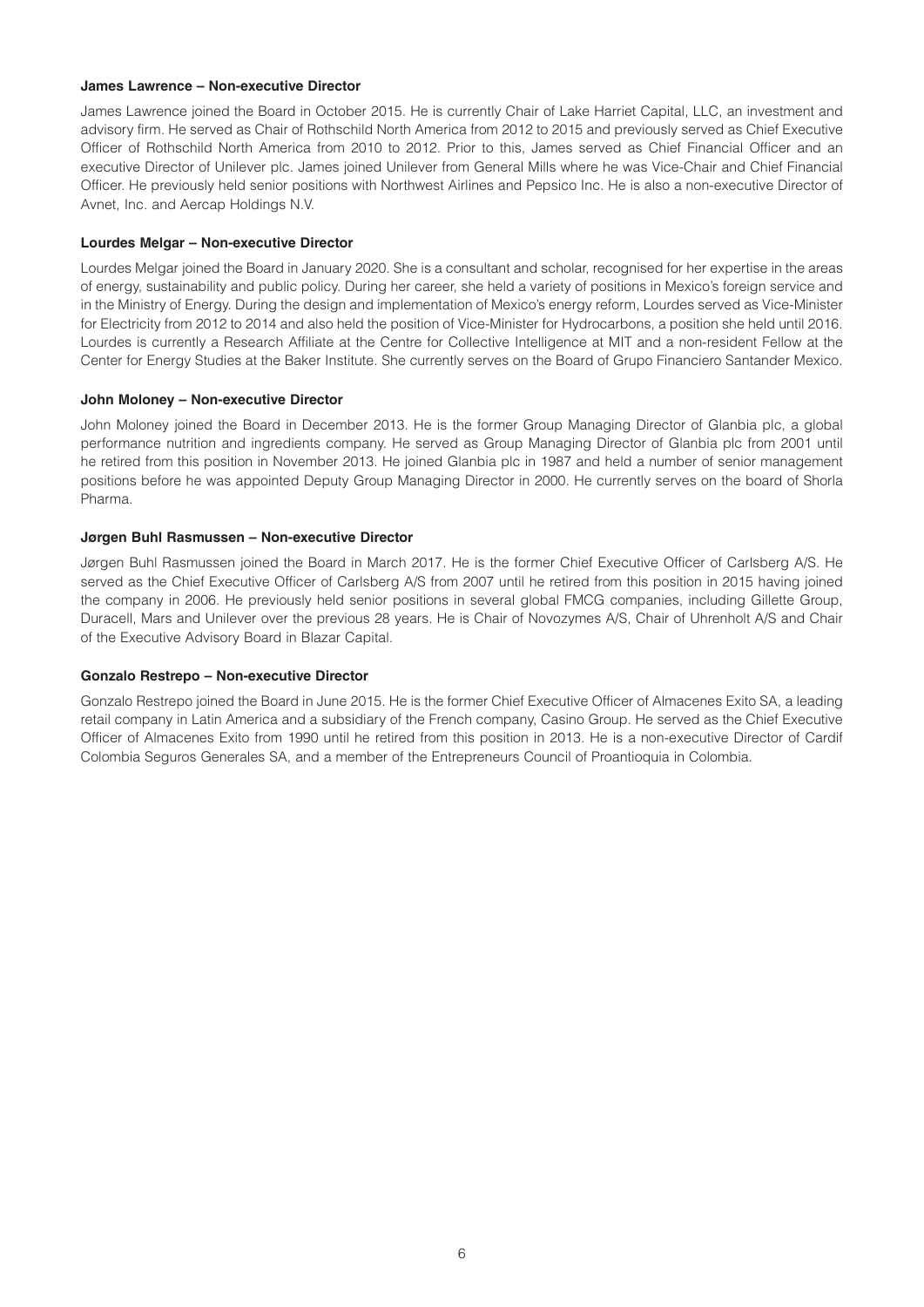#### **SMURFIT KAPPA GROUP PUBLIC LIMITED COMPANY**

#### **Notice of Annual General Meeting**

**NOTICE** is hereby given that the Annual General Meeting of Smurfit Kappa Group Public Limited Company (the "**Company**") will be held at the Herbert Park Hotel, Ballsbridge, Dublin 4, D04 R2T2, Ireland on Friday, 29 April 2022 at 10:00 a.m. for the following purposes:

- 1. To review the Company's affairs and consider the financial statements of the Company for the year ended 31 December 2021 together with the reports of the Directors and statutory auditor thereon.
- 2. To receive and consider the Directors' Remuneration Report as set out on pages 92 to 109 of the Annual Report for the year ended 31 December 2021.
- 3. To declare a final dividend of EUR 96.1 cent per Ordinary Share for the year ended 31 December 2021 payable to the holders of Ordinary Shares on the register of members at close of business on 8 April 2022 and to be paid on 6 May 2022.
- 4. To re-elect the following Directors (in each case by separate resolution) who retire, and being eligible, offer themselves for re-election:
	- (a) Irial Finan (Resolution No. 4(a));
	- (b) Anthony Smurfit (Resolution No. 4(b));
	- (c) Ken Bowles (Resolution No. 4(c));
	- (d) Anne Anderson (Resolution No. 4(d));
	- (e) Frits Beurskens (Resolution No. 4(e));
	- (f) Carol Fairweather (Resolution No. 4(f));
	- (g) Kaisa Hietala (Resolution No. 4(g)).
	- (h) James Lawrence (Resolution No. 4(h));
	- (i) Lourdes Melgar (Resolution No. 4(i));
	- (j) John Moloney (Resolution No. 4(j));
	- (k) Jørgen Buhl Rasmussen (Resolution No. 4(k)); and
	- (l) Gonzalo Restrepo (Resolution No. 4(l)).
- 5. To authorise the Directors to fix the remuneration of the statutory auditor for the year ending 31 December 2022.
- 6. To consider and, if thought fit, pass the following resolution as an ordinary resolution:

"That, for the purposes of Section 1021 of the Companies Act 2014, the Directors be and are generally and unconditionally authorised to exercise all the powers of the Company to allot and issue relevant securities (as defined by Section 1021 of that Act (including, without limitation, any treasury shares, as defined by Section 106 of that Act)) up to an aggregate nominal amount equal to €86,737 (which represents 33.33% of the total issued ordinary share capital of the Company (excluding treasury shares) on 22 March 2022). This authority shall expire at close of business on the earlier of the next AGM of the Company or 28 July 2023 but may be revoked or varied prior to then by the Company in General Meeting and may be renewed by the Company in General Meeting for a further period not to exceed 15 months from the date of such renewal. The Company may make an offer or agreement before the expiry of this authority which would or might require relevant securities to be allotted after this authority has expired and the Directors may allot relevant securities in pursuance of any such offer or agreement as if the authority conferred hereby had not expired."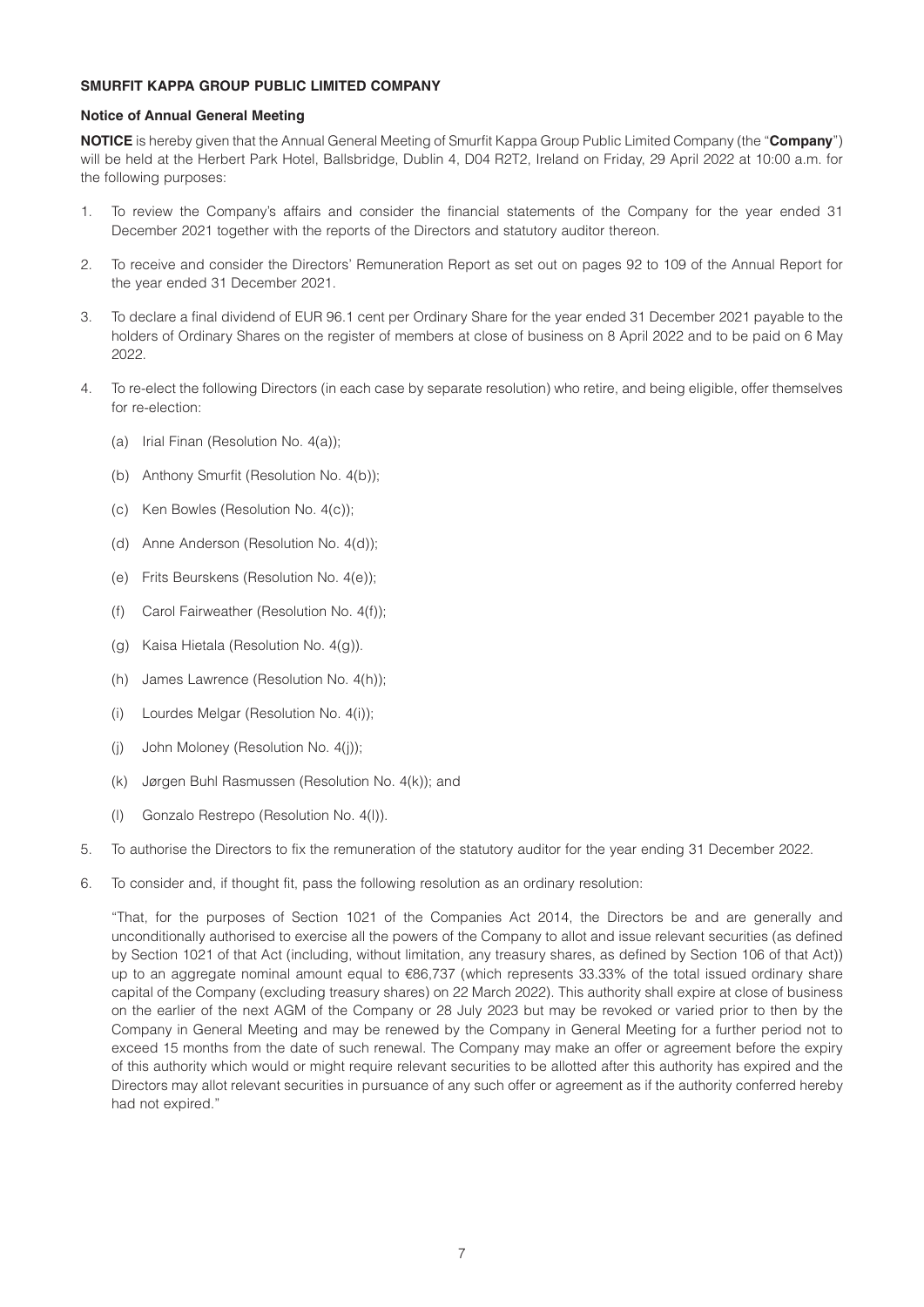7. To consider and, if thought fit, pass the following resolution as a special resolution:

"That, if Resolution 6 is passed, the Directors be empowered for the purposes of Article 7 of the Articles of Association to allot equity securities (as defined by Section 1023 of the Companies Act 2014) for cash as if Section 1022 of the Companies Act 2014 did not apply to any such allotment and that, for the purpose of Article 7 of the Articles of Association, the Section 1023 Amount (as defined in Article 7 of the Articles of Association) pursuant to this Resolution 7 shall, for the current Allotment Period (as defined in Article 7 of the Articles of Association) or such part thereof up to expiry of this authority, be an aggregate nominal amount equal to €13,010 (which represents 5% of the total issued ordinary share capital of the Company (excluding treasury shares) on 22 March 2022), except that this limit shall be reduced by the nominal value of all treasury shares reissued pursuant to Resolution 9. The authority conferred by this Resolution shall expire at close of business on the earlier of the date of the next AGM of the Company or 28 July 2023, unless renewed, revoked or varied prior to such time; provided that the Company may before such expiry make an offer or agreement which would or might require equity securities to be allotted after such expiry and the Directors may allot equity securities in pursuance of such offer or agreement as if the power hereby conferred had not expired."

8. To consider and, if thought fit, pass the following resolution as a special resolution:

"That, if Resolution 6 is passed and in addition to any authority granted under Resolution 7, the Directors be empowered for the purposes of Article 7 of the Articles of Association to allot additional equity securities (as defined by Section 1023 of the Companies Act 2014) for cash as if Section 1022 of the Companies Act 2014 did not apply to any such allotment provided that:

- (a) for the purpose of Article 7 of the Articles of Association, the Section 1023 Amount (as defined in Article 7 of the Articles of Association) pursuant to this Resolution 8 shall, for the current Allotment Period (as defined in Article 7 of the Articles of Association) or such part thereof up to expiry of this authority, be an aggregate nominal amount equal to €13,010 (which represents 5% of the total issued ordinary share capital of the Company (excluding treasury shares) on 22 March 2022), except that this limit shall be reduced by the nominal value of all treasury shares reissued pursuant to Resolution 9; and
- (b) the proceeds of any such allotment are to be used only for the purposes of financing (or refinancing, if the authority is to be used within six months after the original transaction) a transaction which the Directors determine to be an acquisition or other capital investment of a kind contemplated by the Statement of Principles on Disapplying Pre-Emption Rights most recently published by the Pre-Emption Group prior to the date of this notice.

The authority conferred by this Resolution shall expire at close of business on the earlier of the date of the next AGM of the Company or 28 July 2023, unless renewed, revoked or varied prior to such time; provided that the Company may before such expiry make an offer or agreement which would or might require equity securities to be allotted after such expiry and the Directors may allot equity securities in pursuance of such offer or agreement as if the power hereby conferred had not expired."

9. To consider and, if thought fit, pass the following resolution as a special resolution:

"That:

- (a) the Company and/or any subsidiary (as such expression is defined by Section 7 of the Companies Act 2014) of the Company be generally authorised to make market purchases or overseas market purchases (each as defined by Section 1072 of the Companies Act 2014) of shares of any class of the Company on such terms and conditions and in such manner as the Directors may from time to time determine in accordance with and subject to the provisions of the Companies Act 2014 and to the restrictions and provisions set out in Article 9.4 of the Articles of Association;
- (b) the re-issue price range at which any treasury shares (as defined by Section 106 of the Companies Act 2014) held by the Company may be re-issued off-market shall be the price range set out in Article 10 of the Articles of Association; and
- (c) the authorities hereby conferred shall expire at close of business on the earlier of the date of the next AGM of the Company or 28 July 2023 unless renewed, revoked or varied prior to such time in accordance with the provisions of the Companies Act 2014, provided that the Company may after such expiry make a market purchase or overseas market purchase where the contract of purchase was concluded before the expiry which would or might be executed wholly or partly after the expiry and the Directors may purchase shares in pursuance of such contract as if the power hereby conferred had not expired."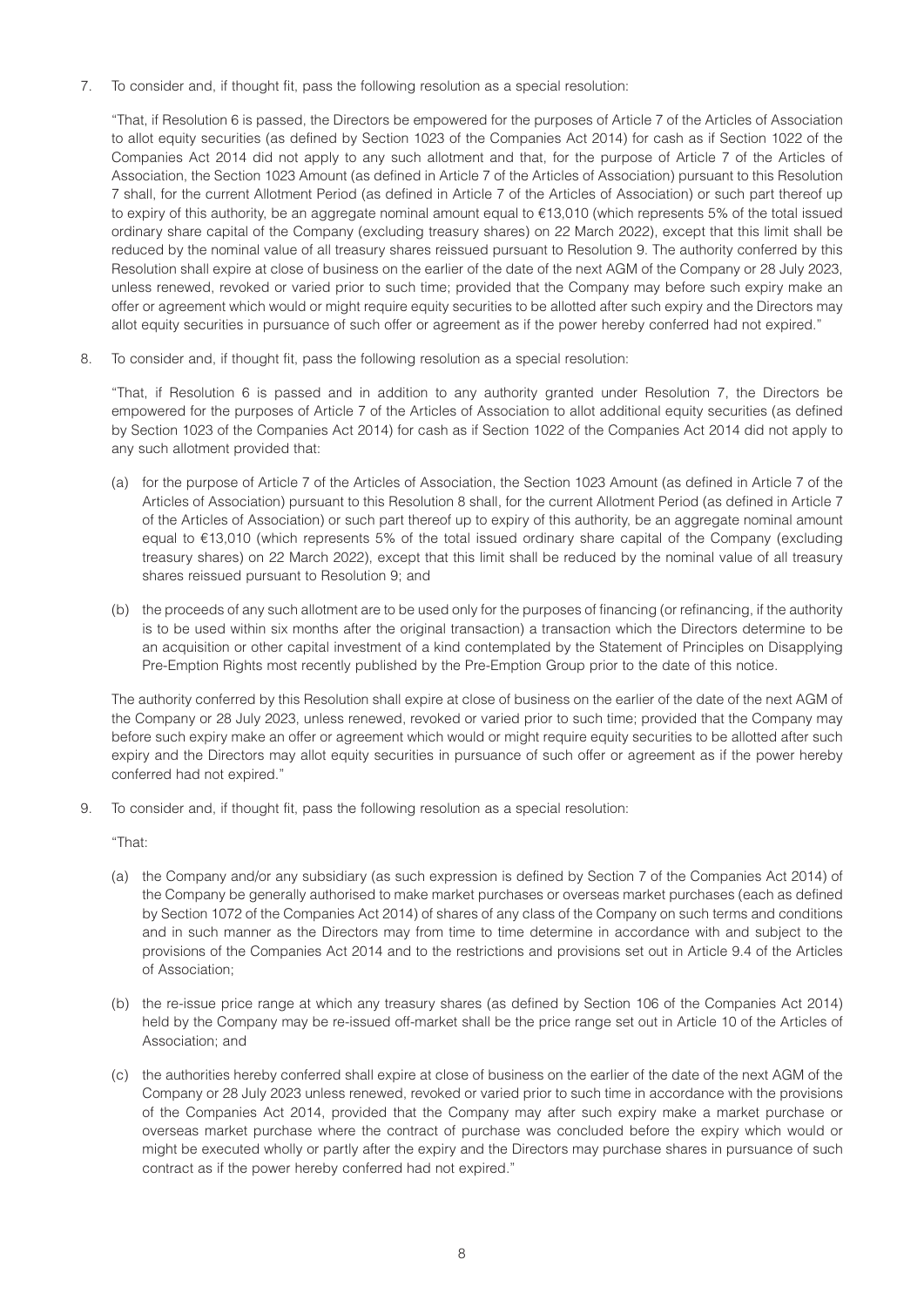10. To consider and, if thought fit, pass the following resolution as a special resolution:

"That a general meeting, other than an annual general meeting or a meeting called for the passing of a special resolution, may be called on not less than fourteen days' notice."

BY ORDER OF THE BOARD

Gillian Carson-Callan *Secretary*

Registered Office

Beech Hill Clonskeagh Dublin 4 D04 N2R2 Ireland

28 March 2022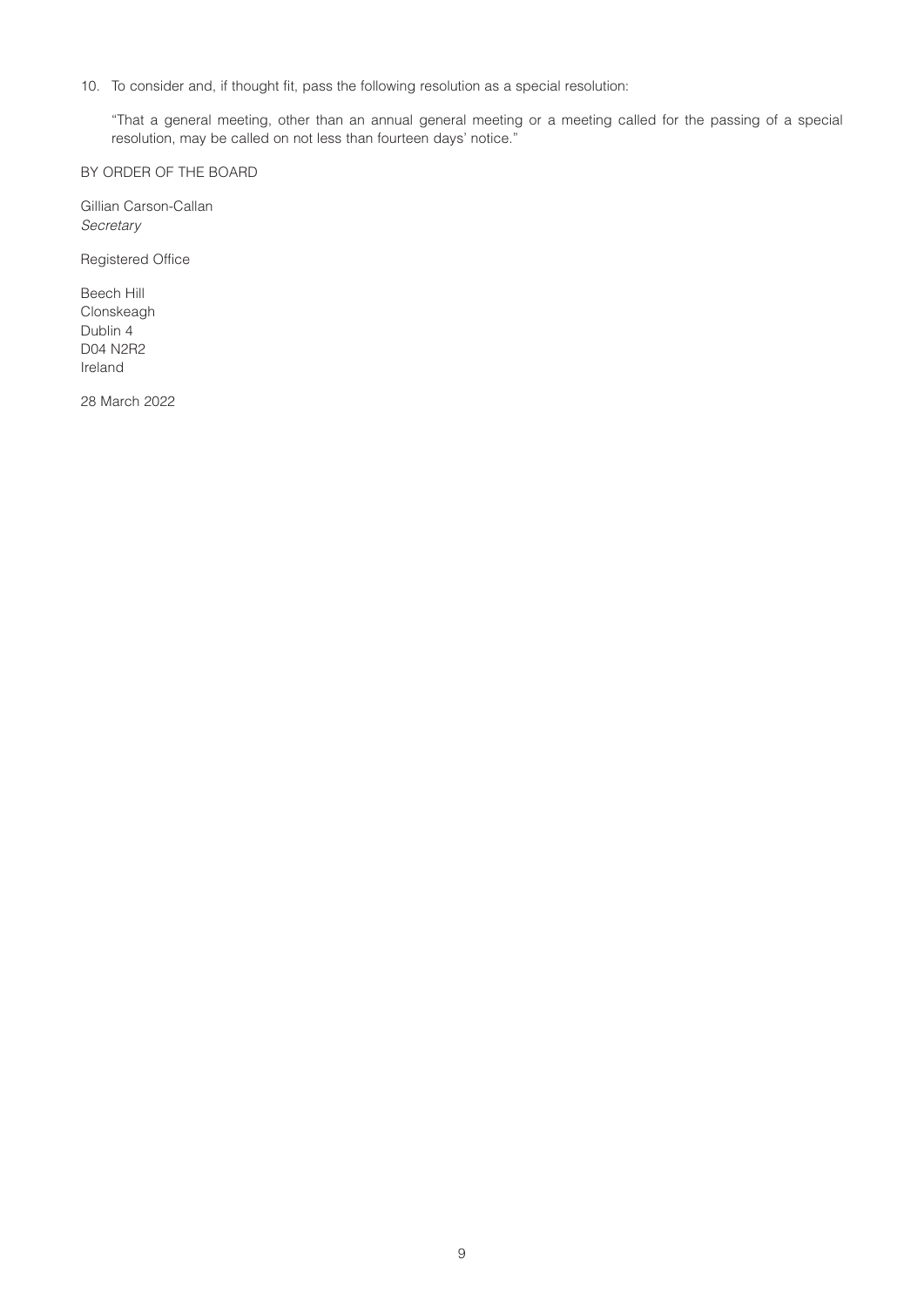#### **Notes:**

#### **1. Voting Procedure**

All votes will be by way of a poll. Every Shareholder shall have one vote for every Ordinary Share of which he or she is the holder. A Shareholder, whether present in person or by proxy, holding more than one Ordinary Share need not cast all votes in the same way.

An ordinary resolution requires a simple majority of votes cast by Shareholders voting in person or by proxy to be passed. A special resolution requires a majority of not less than 75% of votes cast by those who vote either in person or by proxy to be passed.

Subject to Note 2, only holders of the Ordinary Shares in the capital of the Company are entitled to vote on the resolutions.

Resolution 2 is an advisory resolution and is not binding on the Company.

#### **2. Record Date for AGM**

The Company, pursuant to Section 1105 of the Companies Act 2014 (as amended), specifies that only those Shareholders registered on the register of members of the Company at 6:00 p.m. (Irish time) on 25 April 2022 (or in the case of an adjournment as at 6:00 p.m. (Irish time) on the day before a date not more than 72 hours before the adjourned meeting) shall be entitled to participate and vote at the AGM in respect of the number of shares registered in their names at that time. Changes in the register after that time will be disregarded in determining the right of any person to participate and vote at the AGM.

#### **3. Appointment of Proxy**

The process for appointing a proxy depends on the manner in which you hold your Ordinary Shares in the Company.

#### **A. Certificated Shareholders**

For certificated shareholders, your proxy may be submitted:

- by post, by completing the enclosed Form of Proxy and returning it to the Company's Registrar, Link Registrars Limited, P.O. Box 1110, Maynooth, County Kildare (if delivered by post) or to Link Registrars Limited, Block C, Maynooth Business Campus, Maynooth, County Kildare, W23 F854, Ireland (if delivered by hand during normal business hours); or
- through the internet; instructions on how to do this are set out on the Form of Proxy by accessing the Link Registrar Limited website, www.signalshares.com and entering the Company name, Smurfit Kappa. Certificated shareholders will need to register for share portal by clicking on "Register" (if you have not registered previously) and following the instructions thereon. To submit a proxy online, certificated shareholders will need their surname and Investor Code ("**IVC**") both of which are printed on the enclosed Form of Proxy. Certificated shareholders who do not receive a Form of Proxy by post or who wish to be sent paper copies of documents relating to the AGM should contact the Company's Registrar (Tel. +353 1 553 0050).

A certificated shareholder entitled to attend, speak, ask questions and vote at the AGM is entitled to appoint a proxy to attend, speak, ask questions and vote on his or her behalf and may appoint more than one proxy to attend on the same occasion in respect of Ordinary Shares held in different securities accounts. If you wish to appoint more than one proxy please contact the Company's Registrar, Link Registrars Limited (Tel. +353 1 553 0050). A certificated shareholder may appoint the Chair or another person, who need not be a certificated shareholder of the Company, as a proxy. The appointment of a proxy will not preclude a certificated shareholder from attending, speaking, asking questions and voting at the AGM should the certificated shareholder wish to do so. Please note that a proxy may be required to provide identification to attend the meeting.

In the case of joint holders, the vote of the senior who tenders a vote, whether in person or by proxy, will be accepted to the exclusion of the votes of the other joint holder(s) and, for this purpose, seniority will be determined by the order in which the names of the joint holders stand in the register of members in respect of the Ordinary Shares.

#### **B. Euroclear Bank Participants**

Persons who hold their interests in the Ordinary Shares of the Company through a participant account in the Euroclear Bank system ("**EB Participants**") can submit third party proxy appointments (including voting instructions) electronically in the manner described in the document issued by Euroclear Bank in February 2021 and entitled *"Euroclear Bank as issuer CSD for Irish corporate securities – Service Description".*

EB Participants can either send:

- (a) electronic voting instructions to instruct the sole registered Shareholder of all Ordinary Shares held through the Euroclear Bank System, Euroclear Nominees Limited ("**Euroclear Nominees**"), to either itself or by appointing the Chair of the AGM as proxy to:
	- vote in favour of all or a specific resolution(s);
	- vote against all or a specific resolution(s);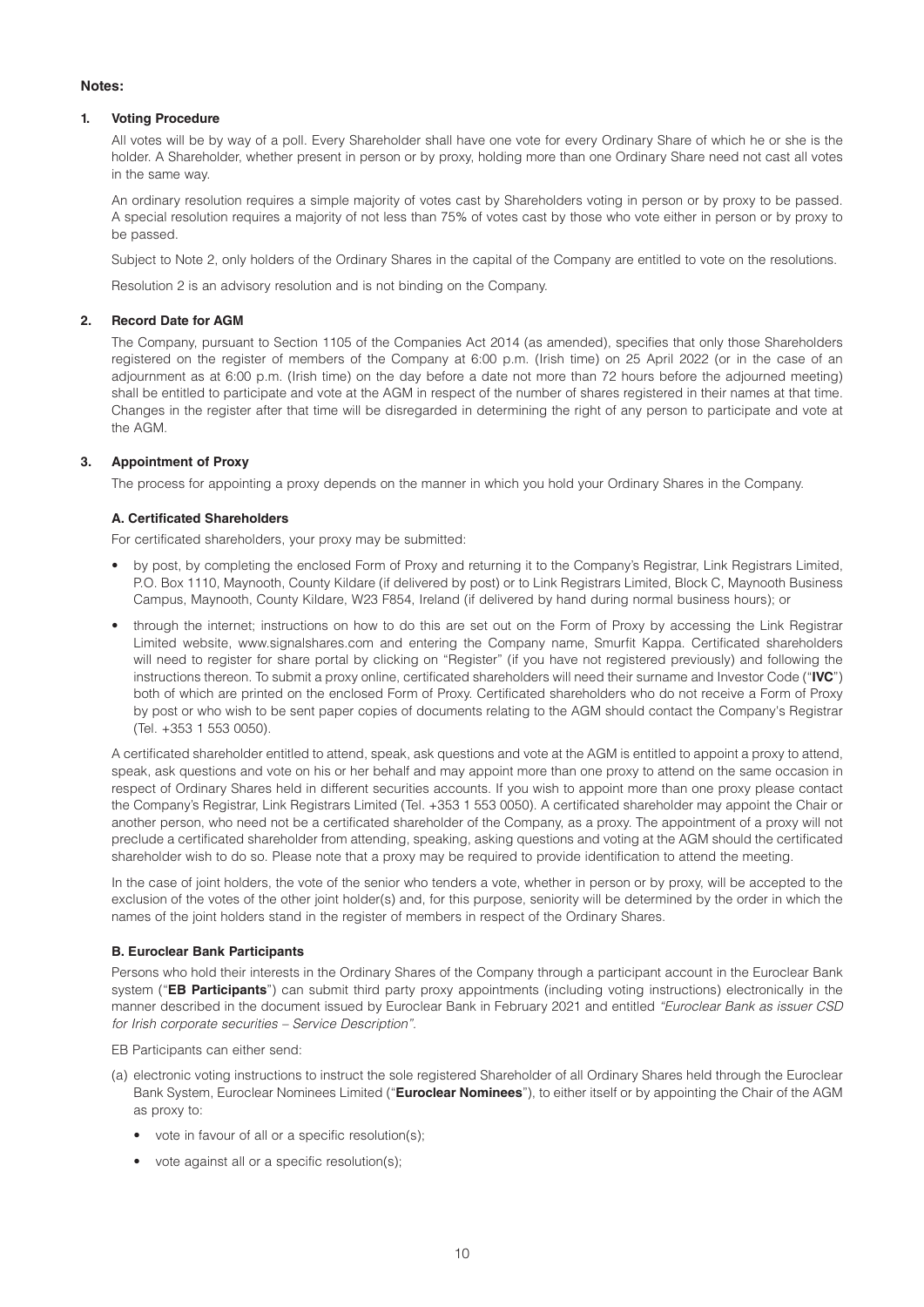- withhold their vote for all or a specific resolution(s); or
- give discretionary vote to the Chair of the AGM for all or a specific resolution(s); or
- (b) a proxy voting instruction to appoint a third party (other than Euroclear Nominees or the Chair of the AGM) (who may be a corporate representative or the EB Participant themselves) to attend the AGM and vote for the number of Ordinary Shares specified in the proxy voting instruction can be provided to Euroclear Bank with the proxy details as requested in its notification (e.g. proxy first name, proxy last name, proxy address, nationality code). There is currently no facility to offer a letter of representation/appoint a corporate representative other than through the submission of third party proxy appointment instructions.

Euroclear Bank will, wherever practical, aim to have a voting instruction deadline of one (1) hour prior to the Company's proxy appointment deadline (being 48 hours before the relevant meeting or any adjourned meeting). Voting instructions cannot be changed or cancelled after Euroclear Bank's voting deadline.

EB Participants are strongly encouraged to familiarise themselves with the arrangements with Euroclear Bank, including the voting deadlines and procedures.

#### **C. CDI Holders**

CDI holders should consult with their stockbroker or other intermediary, as applicable, at the earliest opportunity for further information on the processes and timelines for submitting third party proxy votes.

Euroclear UK & International Limited ("**EUI**"), the operator of CREST, has arranged for voting instructions relating to the CDIs held in CREST to be received via a third party service provider, Broadridge Financial Solutions Limited ("**Broadridge**"). Further details on this service are set out in the document entitled *"All you need to know about SRD II in Euroclear UK & Ireland"* on the EUI website (see section CREST International Service – Proxy voting).

If you are a CDI Holder you will be required to make use of the EUI proxy voting service facilitated by Broadridge Global Proxy Voting service in order to receive meeting announcements and send back voting instructions as required.

To facilitate client set up, if you hold CDIs and wish to participate in the proxy voting service, you will need to complete the document entitled *"Meeting and Voting Client Set-Up Form (CRT408)"* on the EUI website.

Completed application forms should be returned to EUI by an authorised signatory with another relevant authorised signatory copied in for verification purposes using the following email address: eui.srd2@euroclear.com.

Fully completed and returned application forms will be shared with Broadridge by EUI. This will enable Broadridge to contact you and share further detailed information on the service offering and initiate the process for granting your access to the Broadridge platform.

The Broadridge voting service will process and deliver proxy voting instructions received from CDI Holders on the Broadridge voting deadline date to Euroclear Bank, by its cut-off and to agreed market requirements. The same voting options as described above for EB Participants will be available (i.e. electronic votes by means of Chair proxy appointments or appointing a third party proxy).

Broadridge's voting deadline will be earlier than Euroclear Bank's voting instruction deadline (which is expected to be 49 hours before the AGM). Voting instructions cannot be changed or cancelled after Broadridge's voting deadline. There is no facility to offer a letter of representation other than through the submission of third party proxy appointment instructions.

CDI Holders should contact their stockbroker or other intermediary, as applicable, to ascertain Broadridge's voting deadline. CDI Holders are strongly encouraged to familiarise themselves with the arrangements with Broadridge, including the voting deadlines and procedures and to take, as soon as possible, any further actions required by Broadridge before they can avail of this voting service.

#### **Deadlines for Receipt by the Company of Proxy Voting Instructions**

All proxy voting instructions (whether submitted directly or through the EB System or through CREST) must be received by the Company's Registrar, Link Registrars Limited, not less than 48 hours before the time appointed for the AGM or any adjournment of the AGM. However, EB Participants and CDI Holders will need to comply with earlier voting deadlines imposed by the relevant service offerings. Again, all persons affected should consult with their stockbroker or other intermediary at the earliest opportunity.

#### **4. Tabling Draft Resolutions**

Pursuant to Section 1104(1)(a) of the Companies Act 2014, and subject to any contrary provision in company law, certificated shareholders, holding at least 3% of the Company's issued share capital, or at least 3% of the voting rights, have the right to put an item on the agenda of an AGM. Such item must be accompanied by stated grounds justifying its inclusion or a draft resolution to be adopted at the AGM. In the case of the 2022 AGM, the latest date for submission of such requests/resolutions was 18 March 2022 (being 42 days prior to the date of the AGM).